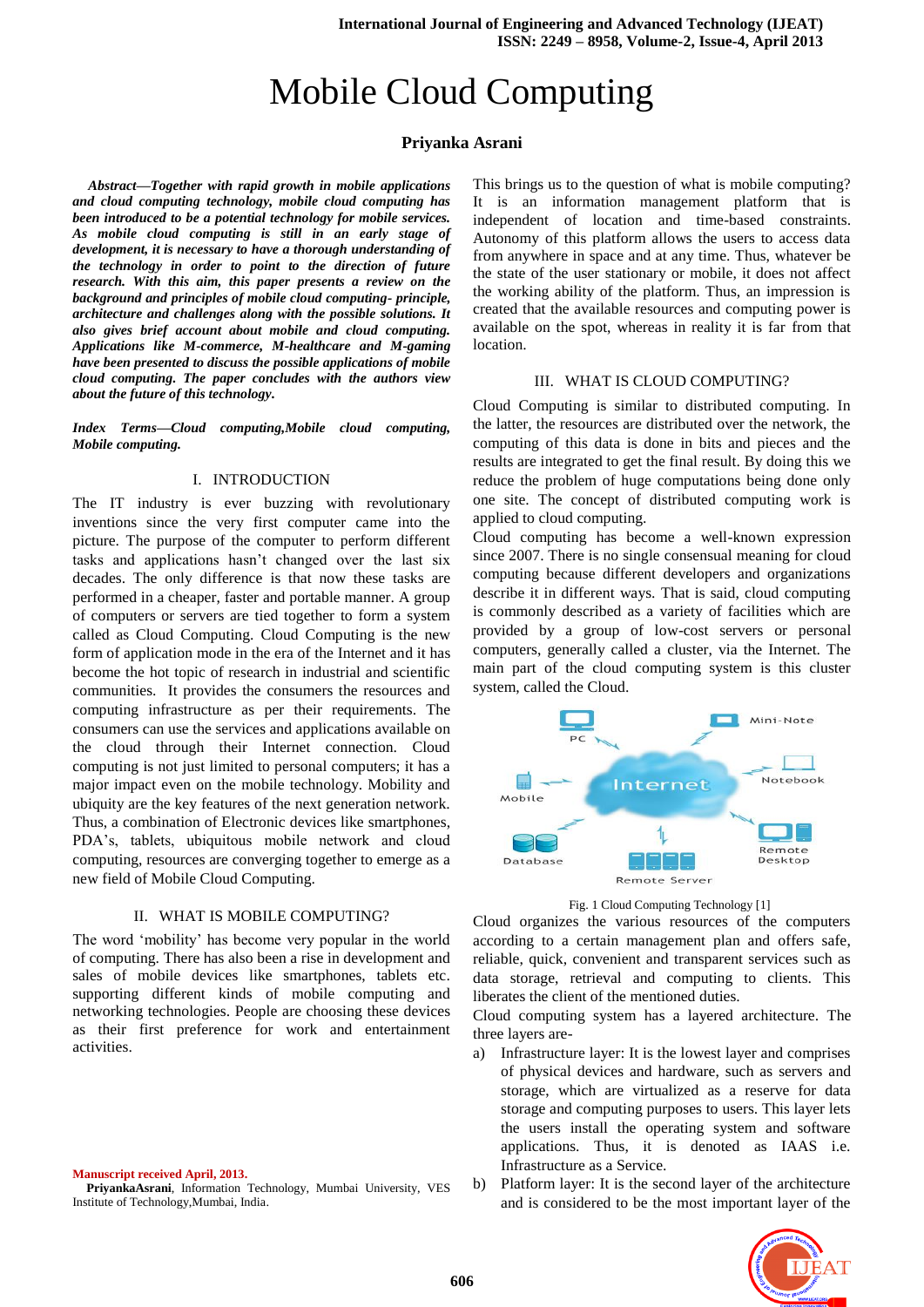system. It provides the user with a computing platform that has a parallel programming environment, distributed storage and management system along with distributed file systems for mass data. It also provides platform resources such as program testing, execution and maintenance. Thus, this type of services in a platform layer is called Platform as a Service (PaaS). The typical services are Google Application Engine [4] and Azure from Microsoft [5]



Fig. 2 Layers of Cloud computing system [2]

- c) Application layer: It provides the end users with software and applications along with the consumer GUI. It is named Software as a Service (SaaS). Any application delivered over the Internet and hosted remotely can be called as SaaS. The earliest SaaS is the Customer Relationship Management (CRM) [6]. Some other services provided by Google on-line office such as documents, spreadsheets, presentations are all SaaS. The features of a cloud computing system are:
- a) Virtualization: The main component of cloud computing system is the Cloud, where all bottom layer resources are virtualized. Required resources are accessed through the browser and it is needless to know the actual location of the device where the resource is located. In addition to this, virtual machines are also installed to carry out the support load relocation in case of an overload.
- b) Elasticity and scalability: Resource allocation is elastic in nature, i.e. it should have the capability to adapt with the changes and the demand. This means that the system should be elastic enough to suffice the need of the rise in demand and come back to its normal level when the demand decreases. Cloud computing has the ability to scale the resources when the need of the resources increases. Cloud is an infinite entity and users can buy as much computing power as per their need.
- c) Autonomy: Cloud computing is an autonomic system, i.e. it allocates the resources automatically and allows the user to interact with the cloud to perform tasks like building, deploying and maintaining without any interruption of the cloud computing provider.
- d) Wide-ranging network access: Cloud capabilities are available over the network and it can be accessed by the users" standard mechanisms, thus supporting diverse types of client platforms.

Cloud computing has to deal with security and privacy issues before large organizations start adopting it. Important data lying outside of corporate firewalls and the hacking of the cloud components raises serious issues. Furthermore, the organizations save up money on the resources but they have to spend more money on the bandwidth. Sufficient bandwidth is required for providing exhaustive and complex data on the network. Because of this, many organizations are waiting for a decline in the cost of bandwidth before switching to cloud computing systems.

## IV. PRINCIPLES OF MOBILE CLOUD COMPUTING

Mobile cloud computing is a combination of mobile computing, cloud computing and mobile Internet. It can be stated as availability of cloud computing facilities in the mobile environment. It integrates the advantages of all the three technologies and can thus be called as cloud computing for mobiles.

Mobile cloud computing is a new model where the data processing and storage is moved from mobile devices to powerful and centralized computing platforms located in clouds. These platforms can then be accessed through wireless connections via web browsers on the mobile devices. This is similar to cloud computing, but the client side has changed to make it viable for mobile phones, but the main concept behind it is still cloud computing.



Fig. 3 Mobile cloud computing architecture [7]

As shown in the Fig. 3, mobile cloud computing can be simply divided into mobile computing and cloud computing. The mobile devices can be smartphones, laptops or PDA"s, that are connected to a network through 3G, WIFI or GPRS. Mobile users can send requests to the cloud through web browser and the resources are allocated to the established connection. After the web application is started, the monitoring and calculating functions of the system will be implemented to guarantee that the QoS is maintained until the connection is completed. This includes accomplishing tasks like sending response rapidly, synchronizing and load balancing to ensure that the resources are allocated to the appropriate clients.

## V. CHALLENGES AND ITS SOLUTIONS

The main goal of mobile cloud computing is to provide users a convenient and quick way to access the data from the

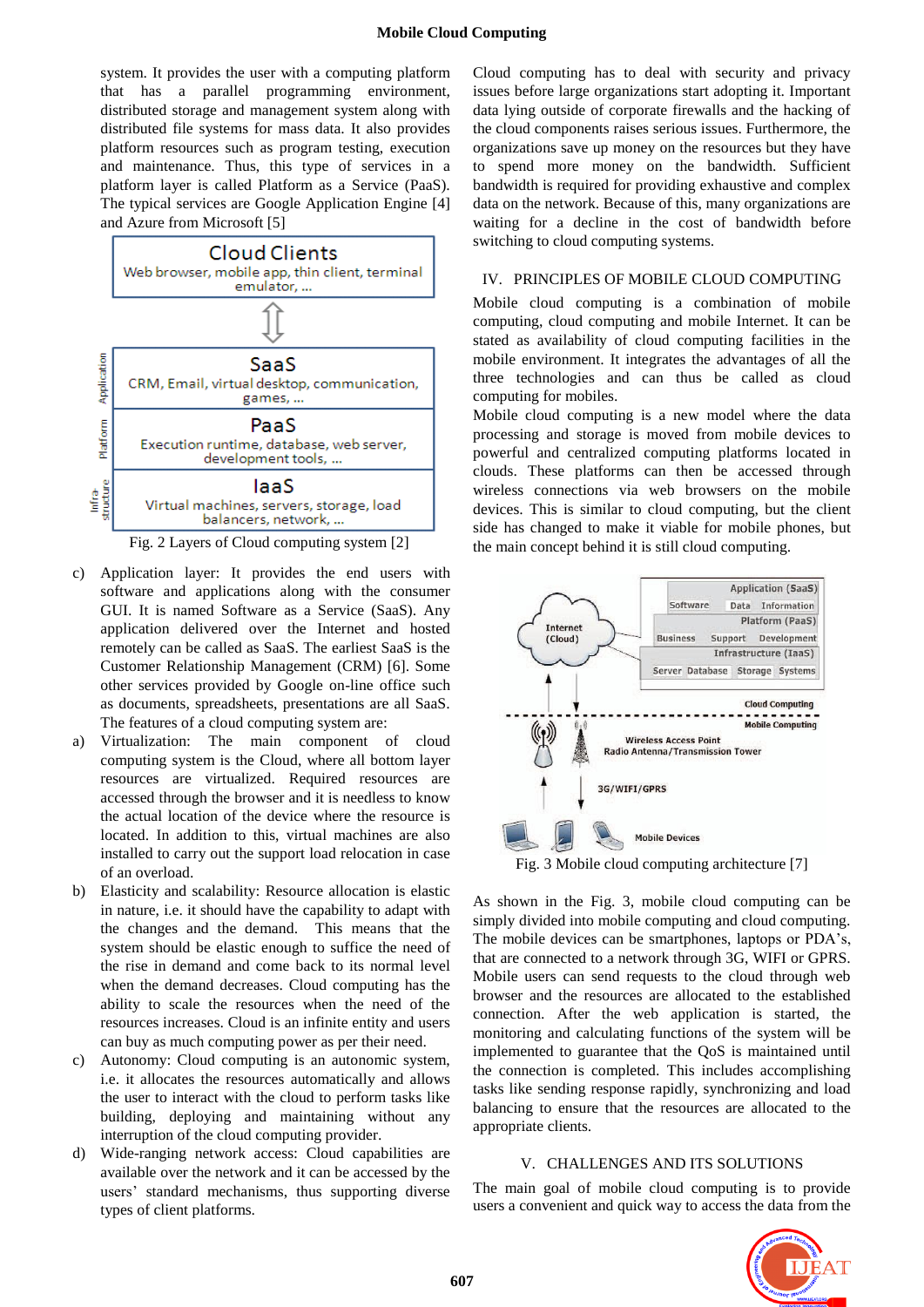cloud on the go by using their mobile devices. While enhancing the user's convenience, a lot of problems still remain in the realization of mobile cloud computing.

# *A. Limitations of the hand-held devices:*

While talking about mobile devices using cloud computing, the first thing that has to be looked upon is the resource constraints. Although mobile devices have improved in all aspects- storage, size of the screen, capability of CPU, wireless communication, operating systems, there are serious limitations in computing capability and energy resource to set up complex applications. As compared to PCs and laptops, the modern mobile devices like the iPhone 5 or the Android or Window mobile phones, reduce the processing capability by 3 times, memory by 5-6 times and bandwidth by around 10 times. Although these intelligent phones are improving consistently, the vast disparities still pose a limitation to mobile cloud computing.

#### *B. Limitations of the loss of the battery and network flow:*

If an application needs a lot of battery and network flow, it will become difficult to deploy that application on the mobile device. To overcome this problem, there will need to be a reduction in the data exchange rate and the amount of data exchanged between the mobile device and the cloud end, by optimizing the cloud end.

## *C. Problem of individualization of mobile devices:*

At present, there are various handheld operating systems and to develop an application based on the handheld device, we must make the client end of the application software simple. Simple client end means that a large amount of data computing can be put in the cloud end and the client side be made standard so that it can run on any mobile device, without making much modification.

## *D. Quality of service:*

The data transfer rate in mobile cloud computing environment is ever-changing and the connection is discontinuous since the Internet service provider is normally far away from the mobile device users. The latency delay period in a wireless network may be 200 milliseconds compared to 50 milliseconds in wired network. Some other issues such as dynamic alteration of application throughput, mobility of users and even weather will lead to variations in bandwidth and network overlap. Therefore, the handover delay in mobile network is higher than in wired network.

#### VI. APPLICATIONS

With the rise in sales of mobile devices and increasing development in the field of mobile cloud computing, mobile applications have gained a growing share in the global mobile market. Some of the applications of mobile computing are as follows:

#### *A. Mobile commerce*

M-Commerce is a business model for commerce through mobile devices. It was developed to provide the capabilities of commerce by means of wireless technology. The mcommerce applications are divided into three categoriesfinance, purchase and advertising.

With the help of m-commerce, banks and other financial institutions allow their users to access their account information and carry out transactions like buying of stocks, paying money etc. Stock market services allow people to respond to the stock market changes at any time irrespective of their location.

Mobile vouchers, coupons, tickets etc. can be sent to the users via their mobile phones. The users are then able to use these vouchers or tickets by showing their mobile phone at the ticket counter thus making the whole process a lot quicker and simpler.

Mobile advertising is the advertisements that are sent to mobile phones. Companies have reported that a better response is received through mobile marketing campaigns than traditional campaigns. Thus, this promises to be a big area of advertising in the future.

## *B. Mobile gaming*

Mobile gaming (m-game) is a burgeoning market that is generating revenues for service providers. M-game can completely free game engines requiring large computing resources (e.g., graphic rendering) to the server in the cloud allowing gamers to only interact with the screen interface on their mobile devices.

Techniques are being developed to reduce the energy consumption of the mobile devices and thus to increase the gaming time on the mobile devices along with the performance of the mobile application. The main goal is to maximize the user experience.

## *C. Mobile healthcare*

In healthcare environments, mobile computing devices help in faster and simpler access of data, thus resulting in better care of the patients. Mobile healthcare (m-healthcare) enables patients to be monitored at any time, any place through wireless technology. Also, health-aware mobile devices can detect pulse rate, blood pressure to alert the emergency system. Furthermore, m-healthcare allows patients or other health-care organizations to access the current and past medical data at the tip of their fingers.

Mobile computing devices create more free space, less clutter and lower costs, while delivering more services more efficiently, with a lower error rate through linking with electronic health systems.

## *D. Other Uses*

Mobile cloud computing also helps mobile users to share photos and videos with people on popular social networking websites like Facebook and twitter. Mobile users are also provided with cloud services such as- map and other applications that provide location-based services like finding the local whether, road traffic or nearby restaurants.

## VII. FUTURE DEVELOPMENTS

Research work has contributed immensely to the success of mobile cloud computing. But there are still some issues, which need to be addressed to take this technology to the next level and make sure that it is used by a majority of the population.

#### *A. Low Bandwidth*

Although researchers are proposing optimal and efficient way of allocating bandwidth, limited bandwidth still poses a huge concern because the number of mobile and cloud users are increasing radically. Therefore, further studies should try to incorporate technologies like 4G to overcome this issue.